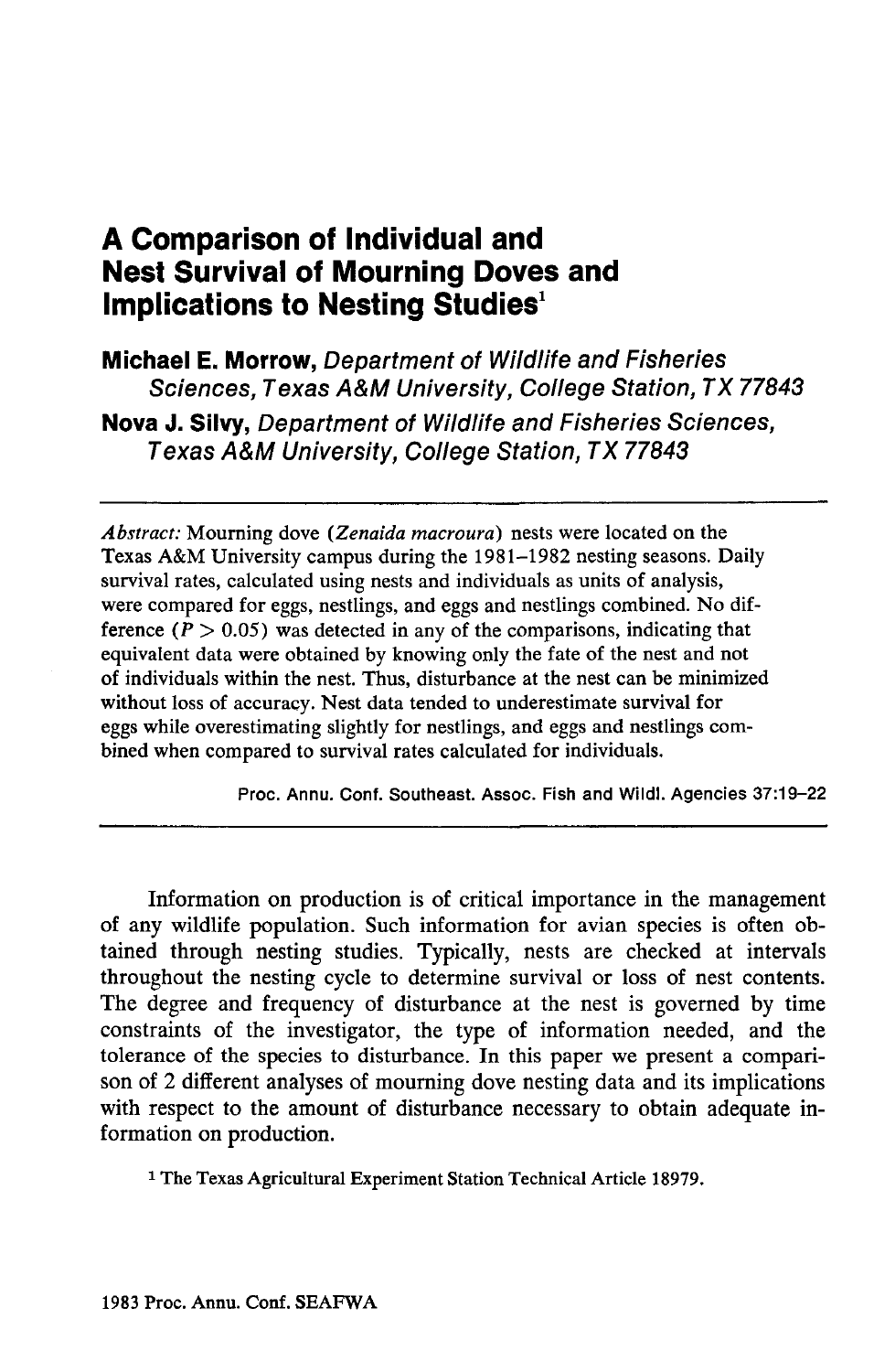### **Methods**

From February to October 1981, and February to September 1982, an approximately 325-ha portion of the main campus of Texas A&M University, located at College Station, Texas, was systematically searched on a weekly basis for mourning dove nests. Nests were checked weekly with a 4.3-m aluminum mirror pole until hatching, at which time young were aged by plumage characteristics (Hanson and Kossack 1963). Nestlings were banded at approximately 9 to 10 days of age. Nests were revisited if possible after banding to determine nest fate (Morrow and Silvy 1982).

Two estimates of daily survival were calculated for eggs, nestlings, and eggs and nestlings combined using the Mayfield method (Mayfield 1975) by month. The first of these estimates used the nest as the unit of analysis and the second used individuals within a nest as the unit of analysis. Nests were classified for the analysis according to the stage of its contents, i.e., eggs or nestlings. Nests were considered successful if at least 1 individual survived. Paired *t-tests* (Steel and Torrie 1980) were used to test for differences between the 2 estimates of survival within each age class.

#### **Results**

Information useful in estimating daily survival rates was obtained from a total of 2,920 nest located during 1981 and 1982. Differences in daily survival rates for eggs as estimated by nest data and individual data ranged from  $-5.3\%$  to  $+2.7\%$  with a mean difference of  $-0.4\%$ , indicating a slight tendency for nest data to underestimate daily survival (Table 1). In contrast, differences between the 2 estimates indicated a tendency for nest data to overestimate nestling survival with differences ranging from 0.8% to  $+1.6\%$  and averaging 0.8%. For both age classes combined, differences between the 2 estimates ranged from  $-3.1\%$  to  $+1.8\%$  with a mean difference of 0.1%, indicating a slight tendency for nest data to overestimate survival. However, no significant  $(P > 0.05)$  differences between the 2 estimates were detected by the paired *t-test* in any of the 3 comparisons.

#### **Discussion**

The tendency indicated for nest data to underestimate daily survival is of interest. Intuitively, one would reason that nest survival has to be greater than individual survival since loss of a nest necessarily involves loss of all individuals in the nest, whereas individuals can be lost without the nest being lost. However, this greater survival of individuals indicated that a higher proportion of nests were lost while containing 1 individual than nests containing more than 1 individual. For example, suppose that a sample of 10 nests are observed for 10 days. Nine of these nests were successful and 1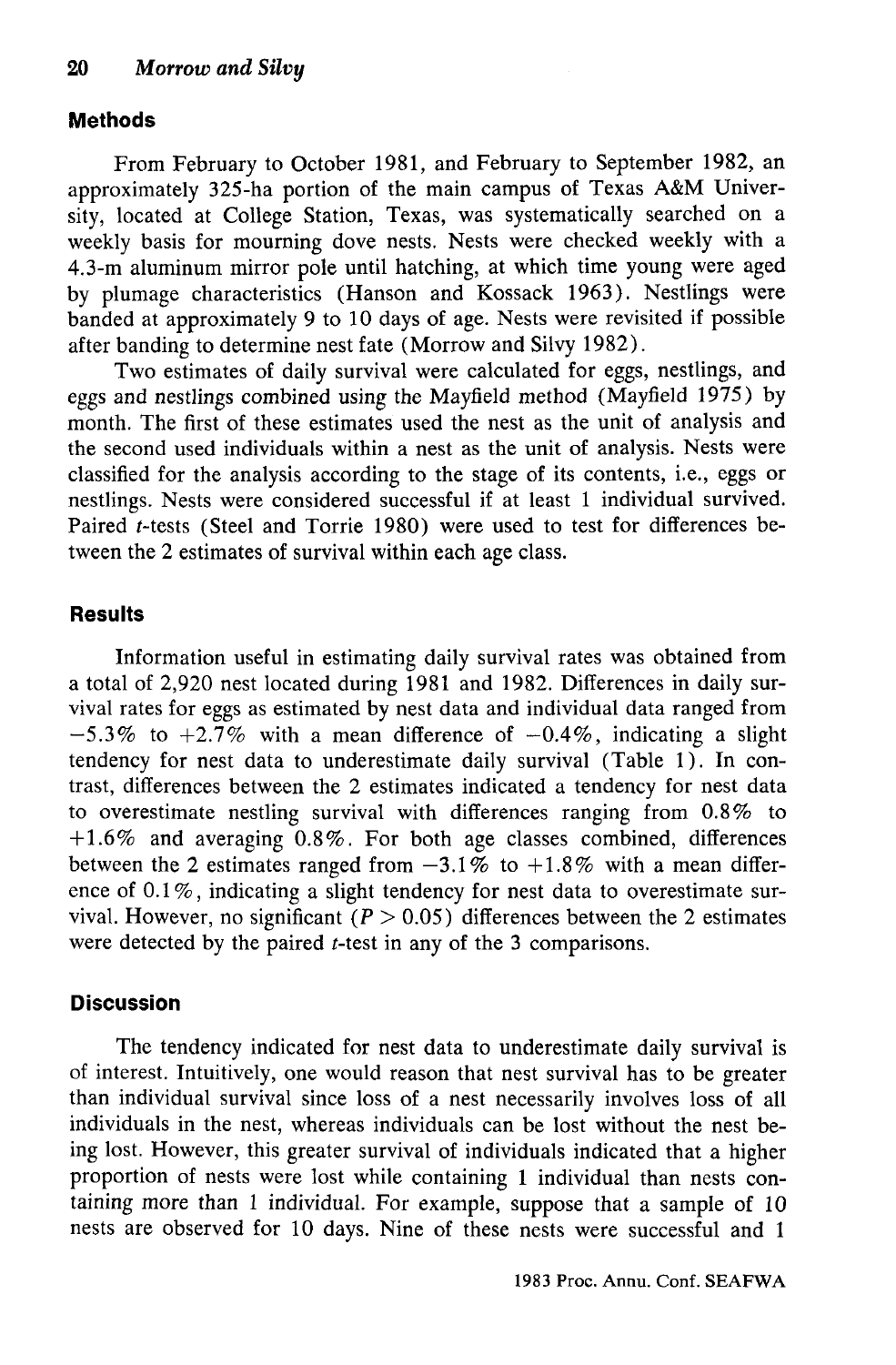Table 1. Comparison of 2 estimates of daily survival rate (DSR) (Mayfield 1975) of mourning dove eggs, nestlings, and eggs and nest-- **Table 1.** Comparison of 2 estimates of daily survival rate (DSR) (Mayfield 1975) of mourning dove eggs, nestlings, and eggs and nest- \0 lings combined during 1981 and 1982 on the Texas A&M University campus. College Station, Texas. 00 lings combined during 1981 and 1982 on the Texas A&M University campus, College Station, Texas. ...

|  |                         | Eggs                |                |                         | Nestlings              |                                             |             |                                             |                         | Eggs/Nestlings         |            |
|--|-------------------------|---------------------|----------------|-------------------------|------------------------|---------------------------------------------|-------------|---------------------------------------------|-------------------------|------------------------|------------|
|  |                         | Indiv. <sup>b</sup> |                | Nest                    |                        | Indiv.                                      |             | Nest                                        |                         | Indiv.                 |            |
|  |                         |                     | ĎŠR            |                         | DSR                    |                                             |             |                                             |                         |                        |            |
|  |                         |                     |                |                         |                        |                                             |             |                                             |                         |                        |            |
|  | 9339339358<br>858558588 |                     | 8<br>888888888 | 28012828888888888888888 | 114989400<br>853388555 | 1938003385718<br>193800338571<br>1938044451 | = 199991383 | 268<br>878 344 5522<br>5878 56223 584<br>74 | さらのいいにはさい。<br>888888888 | 5328145166826711832682 | 7777778997 |
|  |                         |                     |                |                         |                        |                                             |             |                                             |                         |                        |            |
|  |                         |                     |                |                         |                        |                                             |             |                                             |                         |                        |            |
|  |                         |                     |                |                         |                        |                                             |             |                                             |                         |                        |            |
|  |                         |                     |                |                         |                        |                                             |             |                                             |                         |                        |            |
|  |                         |                     |                |                         |                        |                                             |             |                                             |                         |                        |            |
|  |                         |                     |                |                         |                        |                                             |             |                                             |                         |                        |            |
|  |                         |                     |                |                         |                        |                                             |             |                                             |                         |                        |            |

a Daily survival rates calculated using the nest as the unit of analysis. Nests were considered successful if 1 individual survived.<br>b Daily survival rates calculated using individuals within a nest as the unit of analysis a Daily survival rates calculated using the nest as the unit of analysis. Nests were considered successful if 1 individual survived.<br>b Daily survival rates calculated using individuals within a nest as the unit of analysis